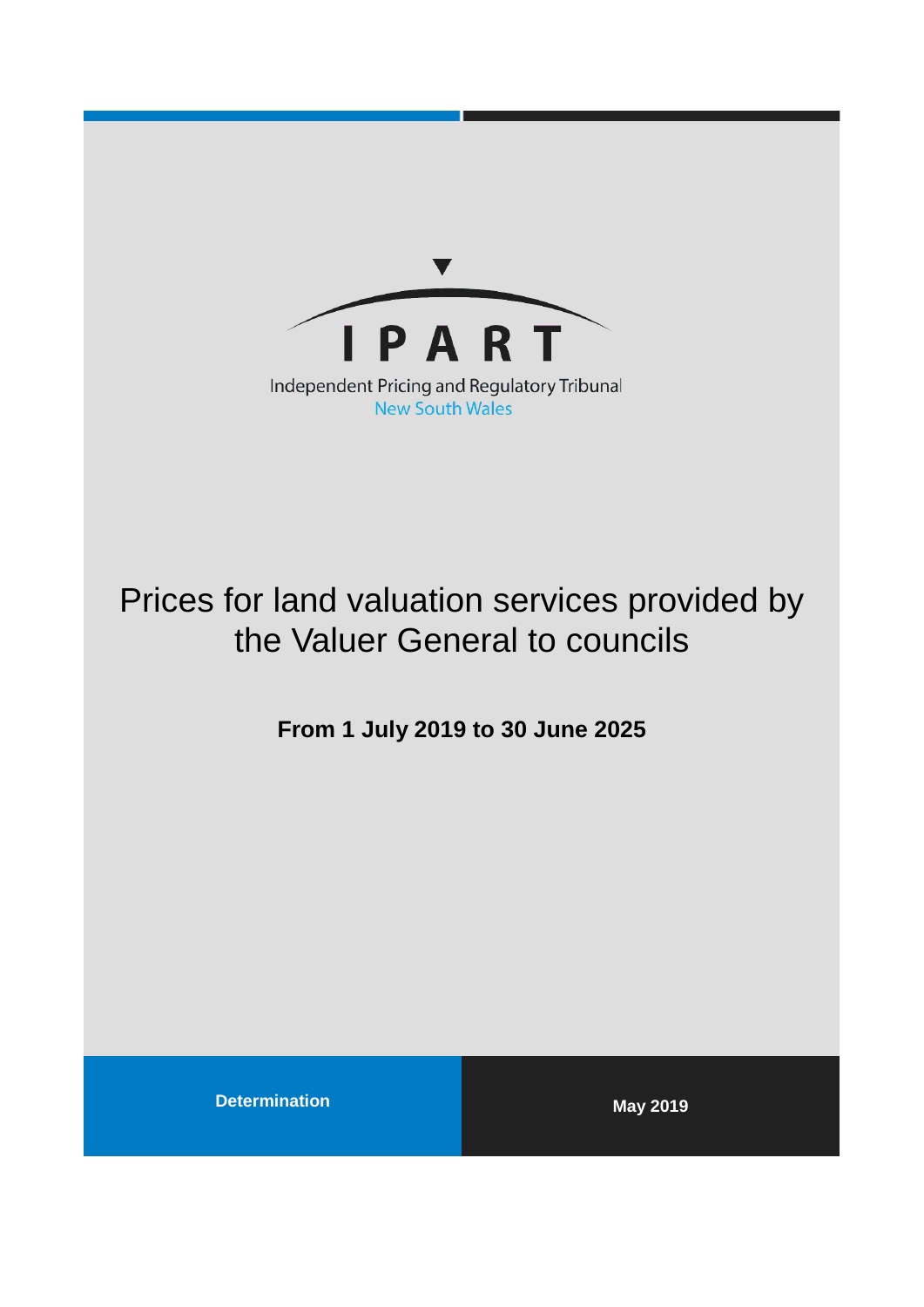#### **© Independent Pricing and Regulatory Tribunal (2019)**

With the exception of any:

- (a) coat of arms, logo, trade mark or other branding;
- (b) third party intellectual property; and
- (c) personal information such as photos of people,

this publication is licensed under the Creative Commons Attribution-NonCommercial-NoDerivs 3.0 Australia Licence.

The licence terms are available at the Creative Commons website: <https://creativecommons.org/licenses/by-nc-nd/3.0/au/legalcode>

IPART requires that it be attributed as creator of the licensed material in the following manner: © Independent Pricing and Regulatory Tribunal (2019).

The use of any material from this publication in a way not permitted by the above licence or otherwise allowed under the *Copyright Act 1968* (Cth) may be an infringement of copyright. Where you wish to use the material in a way that is not permitted, you must lodge a request for further authorisation with IPART.

#### **Disclaimer**

This determination is published for the purpose of IPART setting prices for the relevant services. Use of this determination for any other purpose is at the user's own risk, and is not endorsed by IPART.

ISBN 978-1-76049-337-0

#### **The Independent Pricing and Regulatory Tribunal (IPART)**

IPART provides independent regulatory decisions and advice to protect and promote the ongoing interests of the consumers, taxpayers and citizens of NSW. IPART's independence is underpinned by an Act of Parliament. Further information on IPART can be obtained from IPART's website: [https://www.ipart.nsw.gov.au/Home.](https://www.ipart.nsw.gov.au/Home)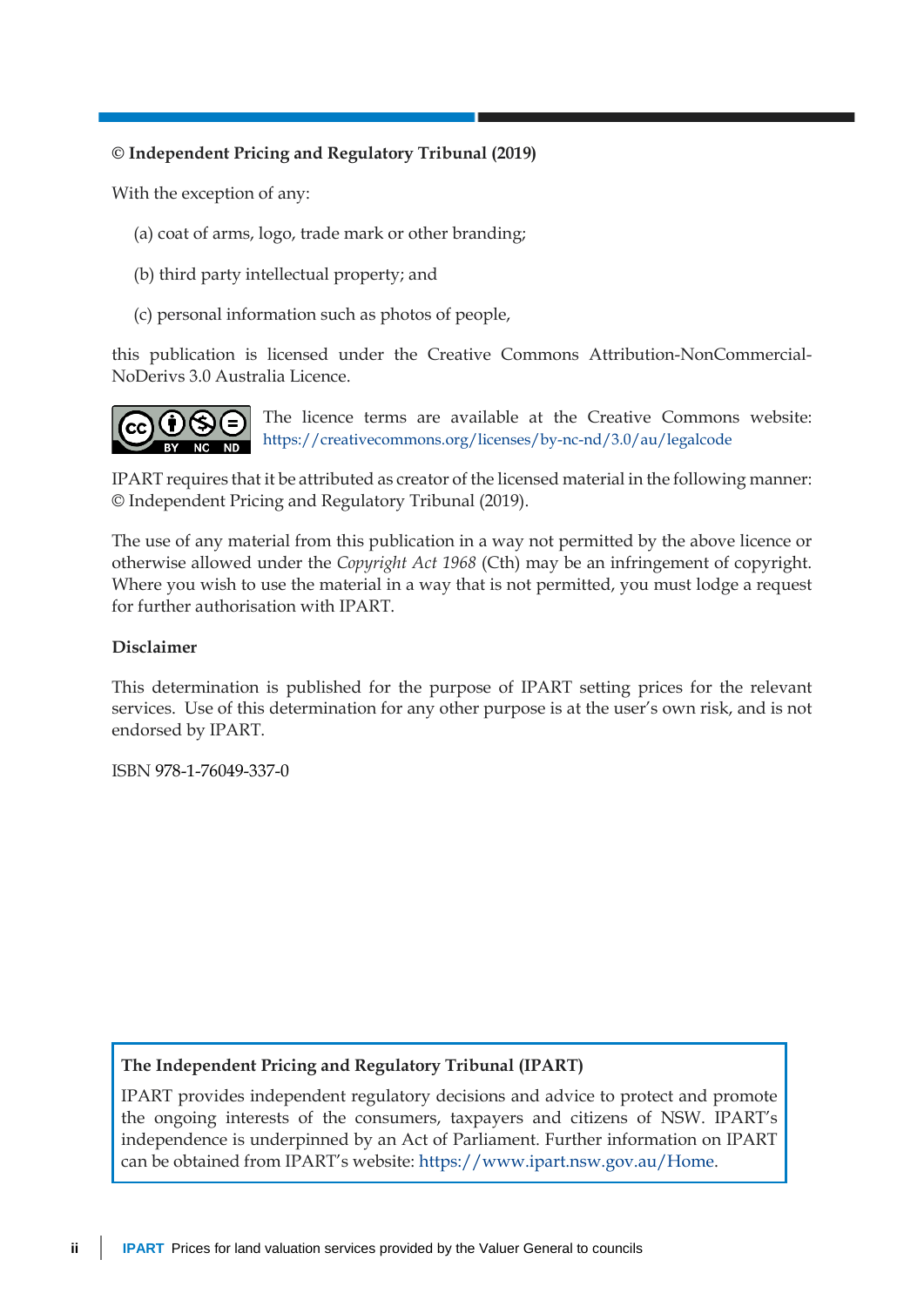## Tribunal Members

The Tribunal members for this review are: Dr Paul Paterson, Chair Mr Ed Willett Ms Deborah Cope

Enquiries regarding this document should be directed to a staff member: Scott Chapman (02) 9290 8449 Kumi Cuthbertson (02) 9290 8479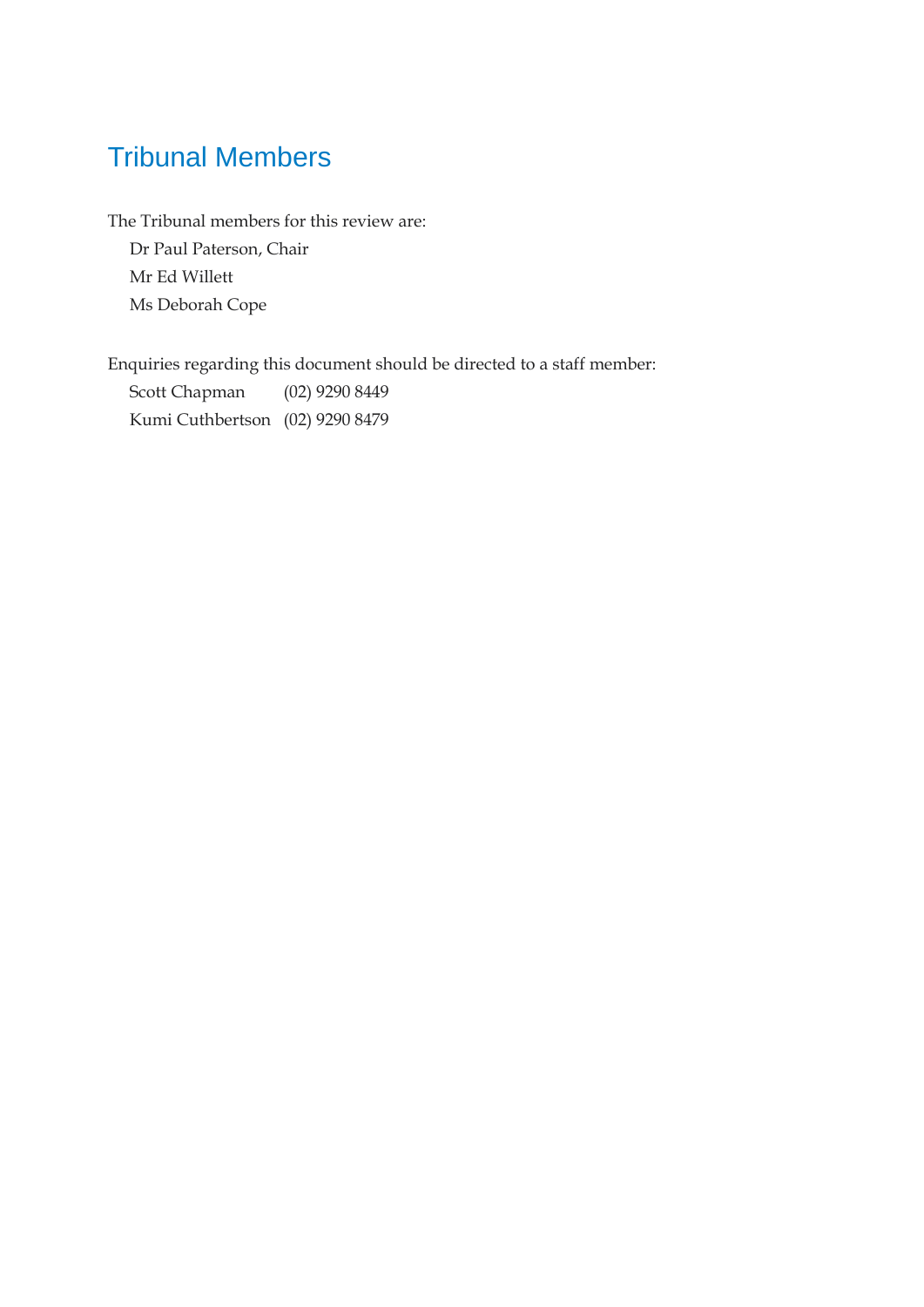**iv IPART** Prices for land valuation services provided by the Valuer General to councils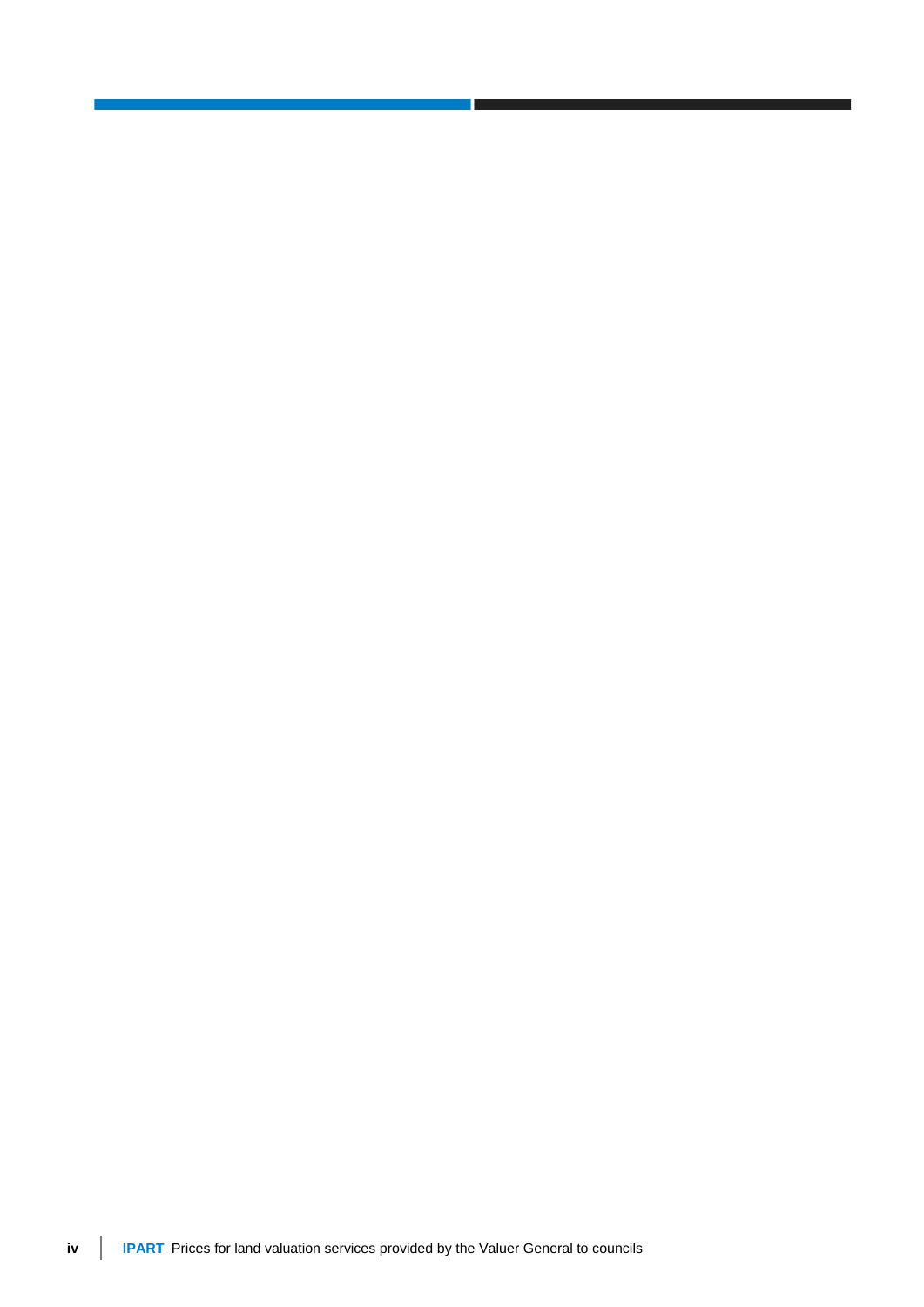### **Contents**

|                | <b>Preliminary</b>              |                                               | 1                       |
|----------------|---------------------------------|-----------------------------------------------|-------------------------|
| $\mathbf 1$    |                                 | Application of this determination             | 1                       |
| $\overline{2}$ | <b>Pricing Schedule</b>         |                                               | 1                       |
| 3 <sup>7</sup> | Legislative Background          |                                               | 1                       |
|                | <b>Schedule 1</b>               | <b>Maximum Price for the Monopoly Service</b> | $\overline{2}$          |
| 1              | Application                     |                                               | $\overline{2}$          |
| $2 \quad$      |                                 | Calculation of maximum price                  | $\overline{2}$          |
|                |                                 | Tables 1.1 - 1.4 Entry Charges by Zone        | $\overline{\mathbf{3}}$ |
|                | <b>Schedule 2</b>               | <b>Definitions and interpretation</b>         | 4                       |
| $\mathbf 1$    | <b>Definitions</b>              |                                               | 4                       |
| $\overline{2}$ | Interpretation                  |                                               | 6                       |
|                | <b>Schedule 3</b>               | <b>Categorisation of Areas</b>                | 8                       |
|                | Table 3.1 - Coastal Zone        |                                               | 8                       |
|                | <b>Table 3.2 - Country Zone</b> |                                               | 9                       |
|                |                                 | Table 3.3 - Metropolitan Zone                 | 11                      |
|                |                                 | Table 3.4 - City of Sydney Zone               | 12                      |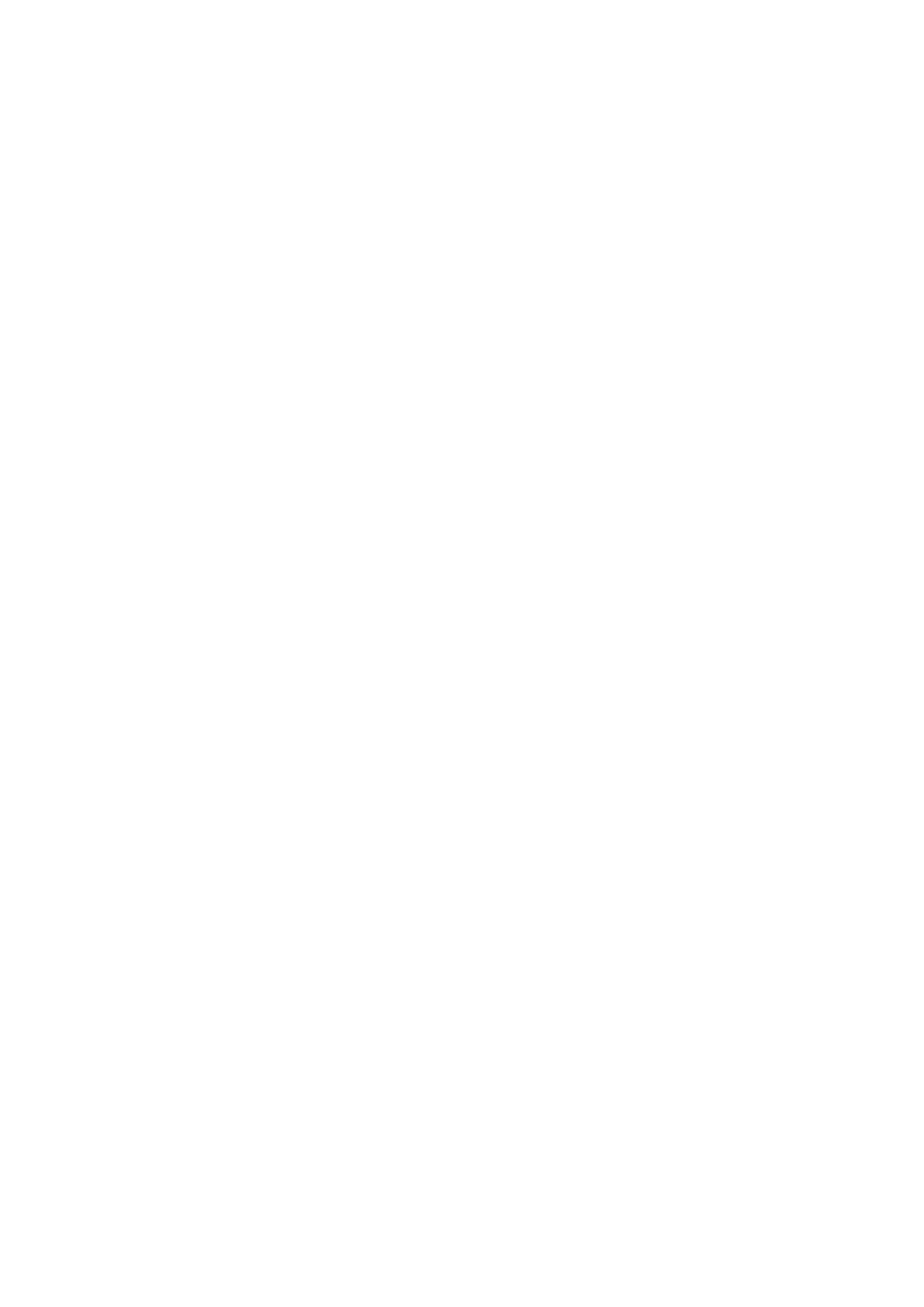### **Preliminary**

### **1 Application of this determination**

#### **1.1 This determination sets maximum prices for the Monopoly Service**

Under section 12 of the IPART Act, this determination sets out the maximum prices that the Valuer General may charge for the Monopoly Service.

#### <span id="page-6-0"></span>**1.2 Term of this determination**

- (a) This determination commences on 1 July 2019, or the date that it is published in the NSW Government Gazette, whichever is later (**Commencement Date**).
- <span id="page-6-1"></span>(b) The maximum prices under this determination apply from the Commencement Date to 30 June 2025 (**Term**).

### **2 Pricing Schedule**

The maximum price that the Valuer General may charge for supplying the Monopoly Service to Councils is set out in Schedule 1.

### **3 Legislative Background**

#### **3.1 IPART may set maximum prices for a government monopoly service referred to IPART by the Minister**

- (a) Section 12 of the IPART Act provides that IPART is to conduct investigations and make reports to the Minister on the determination of the pricing for a specified government monopoly service referred to IPART by the Minister.
- (b) On 16 October 2018, IPART received a referral from the Minister requesting that IPART investigate and report on the determination of the maximum prices for the Monopoly Service to apply in total for a period of 6 years.

#### **3.2 The Monopoly Service is a government monopoly service**

The Monopoly Service is a government monopoly service because it falls within the scope of the *Government Pricing Tribunal (Valuer General's Services) Order 1993*.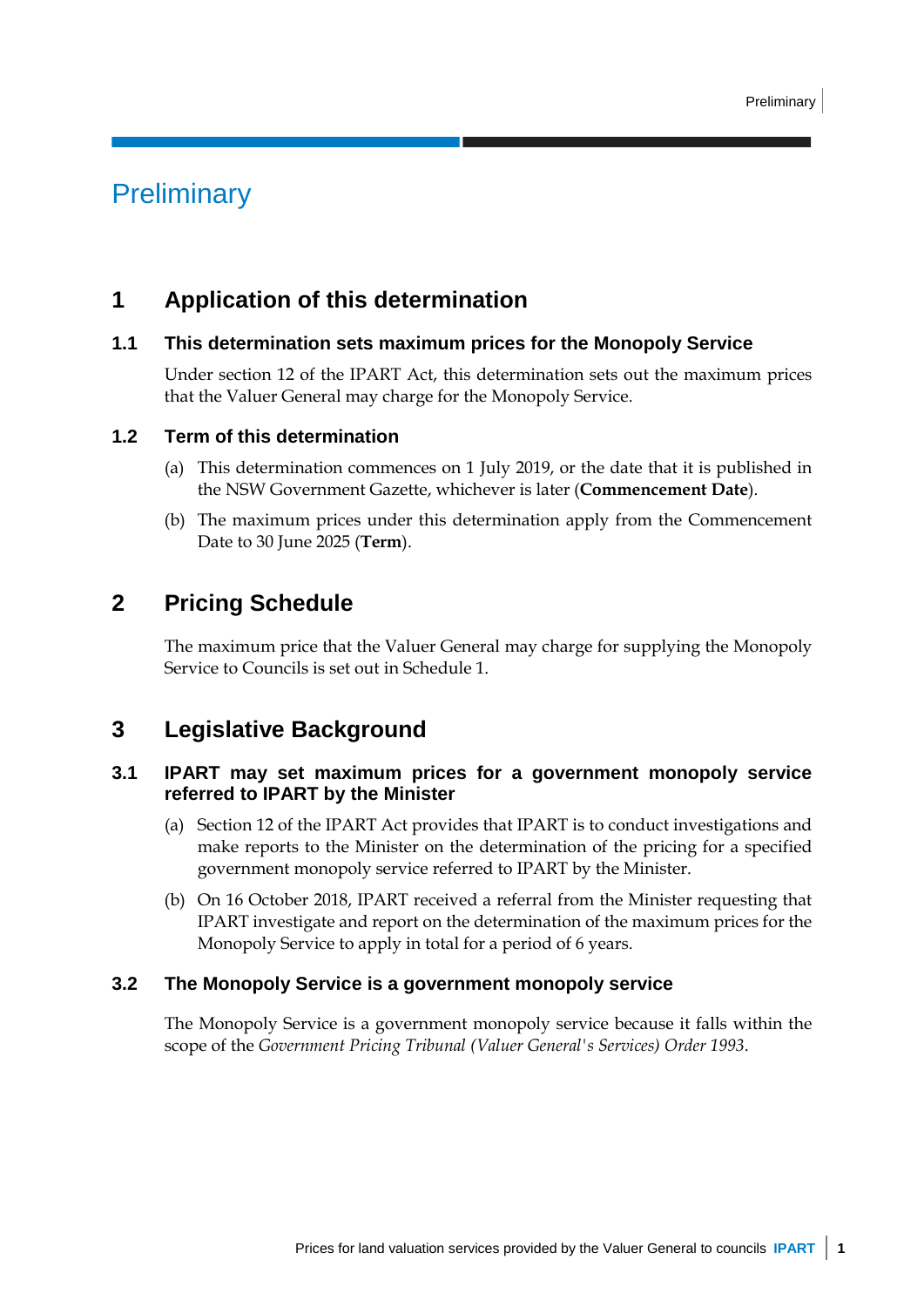### Schedule 1 Maximum Price for the Monopoly Service

### **1 Application**

This Schedule sets out the maximum price that the Valuer General may charge a Council for the Monopoly Service.

### **2 Calculation of maximum price**

- (a) The maximum price that the Valuer General may charge a Council for the Monopoly Service in respect of an Area in:
	- (1) a Coastal Zone, is the Entry Charge in Table 1.1 for the applicable Period multiplied by the Number of Area Entries;
	- (2) a Country Zone, is the Entry Charge in Table 1.2 for the applicable Period multiplied by the Number of Area Entries;
	- (3) a Metropolitan Zone, is the Entry Charge in Table 1.3 for the applicable Period multiplied by the Number of Area Entries; and
	- (4) the City of Sydney Zone, is the Entry Charge in Table 1.4 for the applicable Period multiplied by the Number of Area Entries.
- (b) For the purpose of clause 2(a), 'Number of Area Entries' means the number of entries for the Area on the Valuation Roll of the Council as at the 30 June immediately preceding the Period.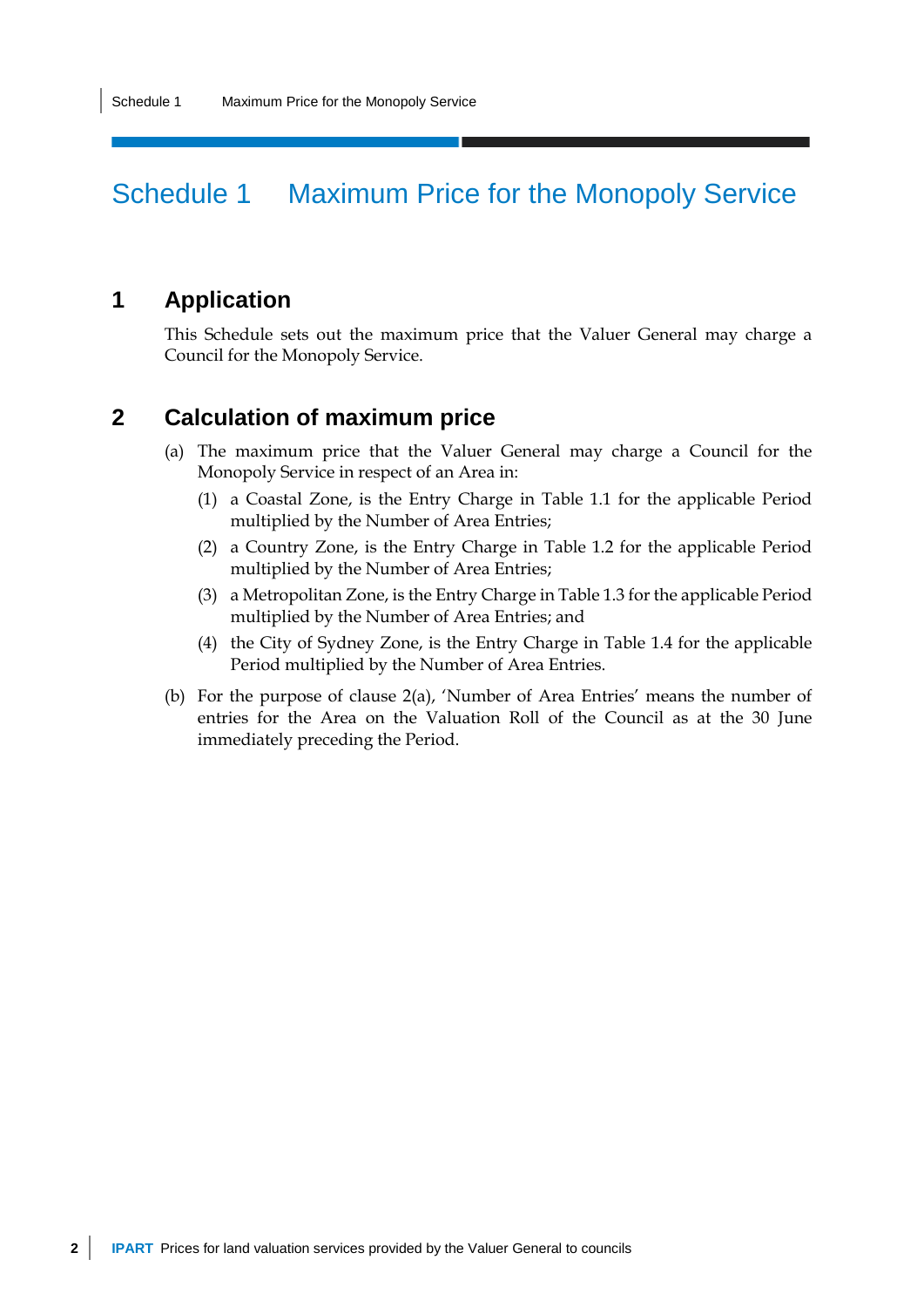## Tables 1.1 – 1.4 Entry Charges by Zone

| <b>Commencement</b><br>Date to<br>30 June 2020 | 1 July 2020 to<br>30 June 2021 | 30 June 2022              | 1 July 2021 to 1 July 2022 to<br>30 June 2023 | 1 July 2023 to<br>30 June 2024 | 1 July 2024 to<br>30 June 2025 |
|------------------------------------------------|--------------------------------|---------------------------|-----------------------------------------------|--------------------------------|--------------------------------|
| \$ per entry                                   | \$ per entry                   | \$ per entry              | \$ per entry                                  | \$ per entry                   | \$ per entry                   |
| 6.48                                           | 6.48 x<br>CPI <sub>1</sub>     | 6.48 x<br>CP <sub>b</sub> | 6.48 x<br>CP <sub>3</sub>                     | 6.48 x<br>CPI <sub>4</sub>     | 6.48 x<br>CP <sub>ls</sub>     |

#### **Table 1.1 Entry Charge for an Area in the Coastal Zone**

#### **Table 1.2 Entry Charge for an Area in the Country Zone**

| <b>Commencement</b><br>Date to<br>30 June 2020 | 1 July 2020 to<br>30 June 2021 | 1 July 2021 to 1 July 2022 to<br>30 June 2022 | 30 June 2023               | 1 July 2023 to<br>30 June 2024 | 1 July 2024 to<br>30 June 2025 |
|------------------------------------------------|--------------------------------|-----------------------------------------------|----------------------------|--------------------------------|--------------------------------|
| \$ per entry                                   | \$ per entry                   | \$ per entry                                  | \$ per entry               | \$ per entry                   | \$ per entry                   |
| 7.61                                           | 7.61 x<br>CPI <sub>1</sub>     | 7.61 x<br>CP <sub>b</sub>                     | 7.61 x<br>CPI <sub>3</sub> | 7.61 x<br>CPI <sub>4</sub>     | 7.61 x<br>CP <sub>ls</sub>     |

#### **Table 1.3 Entry Charge for an Area in the Metropolitan Zone**

| <b>Commencement</b><br>Date to<br>30 June 2020 | 1 July 2020 to<br>30 June 2021 | <b>30 June 2022</b>        | 1 July 2021 to 1 July 2022 to 1 July 2023 to<br>30 June 2023 | 30 June 2024                 | 1 July 2024 to<br>30 June 2025 |
|------------------------------------------------|--------------------------------|----------------------------|--------------------------------------------------------------|------------------------------|--------------------------------|
| \$ per entry                                   | \$ per entry                   | \$ per entry               | \$ per entry                                                 | \$ per entry                 | \$ per entry                   |
| 5.98                                           | 5.98 x<br>CPI <sub>1</sub>     | 5.98 x<br>CP <sub>12</sub> | 5.98 $x$<br>CPI <sub>3</sub>                                 | 5.98 $x$<br>CPI <sub>4</sub> | 5.98 x<br>CP <sub>I5</sub>     |

#### **Table 1.4 Entry Charge for an Area in the City of Sydney Zone**

| <b>Commencement</b><br>Date to<br>30 June 2020 | 1 July 2020 to<br>30 June 2021 | 1 July 2021 to 1 July 2022 to<br>30 June 2022 | 30 June 2023                | 1 July 2023 to<br>30 June 2024 | 1 July 2024 to<br>30 June 2025 |
|------------------------------------------------|--------------------------------|-----------------------------------------------|-----------------------------|--------------------------------|--------------------------------|
| \$ per entry                                   | \$ per entry                   | \$ per entry                                  | \$ per entry                | \$ per entry                   | \$ per entry                   |
| 12.37                                          | 12.37 x<br>CPI <sub>1</sub>    | 12.37 x<br>CPI <sub>2</sub>                   | 12.37 x<br>CPI <sub>3</sub> | 12.37 x<br>CPI <sub>4</sub>    | 12.37 x<br>CPI <sub>5</sub>    |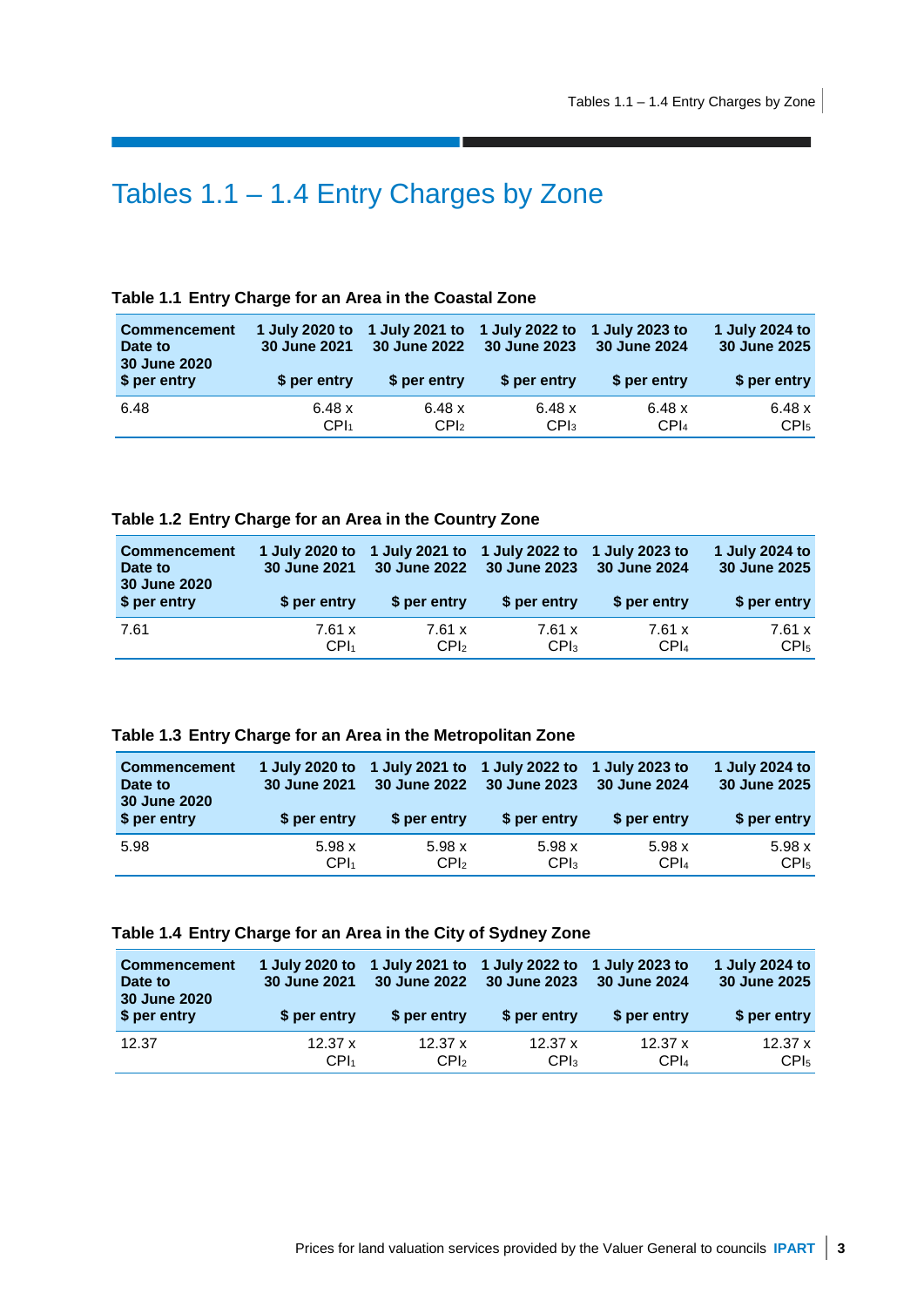### Schedule 2 Definitions and interpretation

### **1 Definitions**

#### **1.1 General definitions**

In this determination:

**Area** means an area as constituted under section 204 of the *Local Government Act 1993*  (NSW) as at the Commencement Date.

**City of Sydney Zone** means the Area listed in Table 3.4 of Schedule 3.

**Coastal Zone** means the Areas listed in Table 3.1 of Schedule 3.

**Commencement Date** is defined in clause [1.2\(a\)](#page-6-0) of the Preliminary section of this determination.

**Council** has the meaning given to that term under the *Local Government Act 1993*  (NSW).

**Country Zone** means the Areas listed in Table 3.2 of Schedule 3.

#### **Entry Charge** means:

- (a) in relation to the Coastal Zone, the applicable charge specified in Table 1.1;
- (b) in relation to the Country Zone, the applicable charge specified in Table 1.2;
- (c) in relation to the Metropolitan Zone, the applicable charge specified in Table 1.3; and
- (d) in relation to the City of Sydney Zone, the applicable charge specified in Table 1.4.

**IPART** means the Independent Pricing and Regulatory Tribunal of New South Wales established under the IPART Act.

**IPART Act** means the *Independent Pricing and Regulatory Tribunal Act 1992* (NSW).

**Metropolitan Zone** means the Areas listed in Table 3.3 of Schedule 3.

**Minister** means the Minister responsible for administering the IPART Act.

**Monopoly Service** means the furnishing of valuation lists and supplementary lists under Part 5 of the *Valuation of Land Act 1916* (NSW) by the Valuer General to a council of an area under the *Local Government Act 1993* (NSW).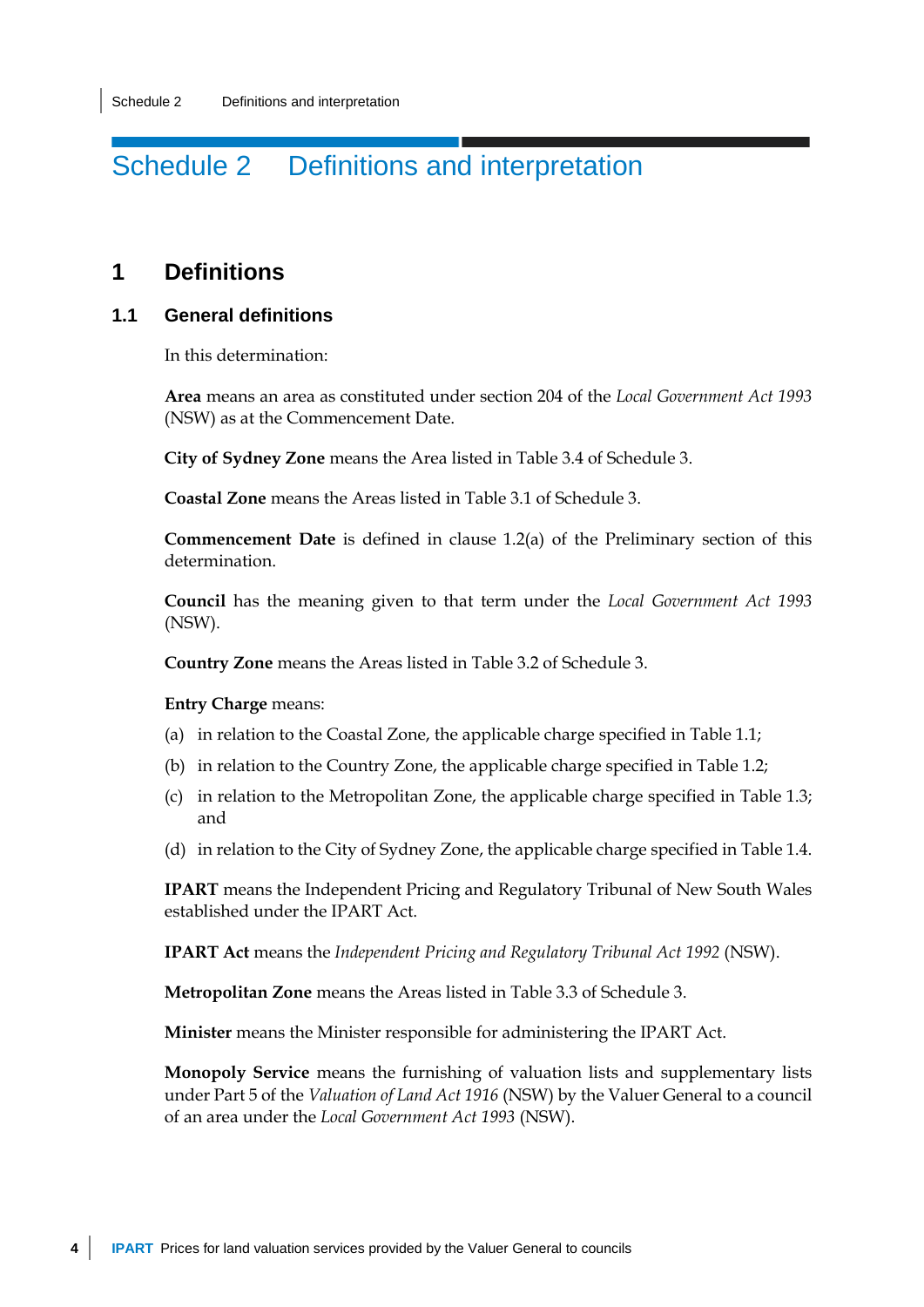**Number of Area Entries** is defined in clause 2(b) of Schedule 1.

**Period** means:

- (a) the Commencement Date to 30 June 2020;
- (b) 1 July 2020 to 30 June 2021;
- (c) 1 July 2021 to 30 June 2022;
- (d) 1 July 2022 to 30 June 2023;
- (e) 1 July 2023 to 30 June 2024; or
- (f) 1 July 2024 to 30 June 2025.

**Term** is defined in clause [1.2\(b\)](#page-6-1) of the Preliminary section of this determination.

**Valuation Roll** has the meaning given to it under section 53 of the *Valuation of Land Act 1916* (NSW).

**Valuer General** means the person appointed to that office in accordance with section 8 of the *Valuation of Land Act 1916* (NSW).

#### **1.2 Consumer Price Index**

(a) CPI means the consumer price index All Groups index number for the weighted average of eight capital cities, published by the Australian Bureau of Statistics, or if the Australian Bureau of Statistics does not or ceases to publish the index, then CPI will mean an index determined by IPART.

(b)

$$
CPI_1 = \left(\frac{CPI_{March2020}}{CPI_{March2019}}\right)
$$

$$
CPI_2 = \left(\frac{CPI_{March2021}}{CPI_{March2019}}\right)
$$

$$
CPI_3 = \left(\frac{CPI_{March2022}}{CPI_{March2019}}\right)
$$

$$
CPI_4 = \left(\frac{CPI_{March2023}}{CPI_{March2019}}\right)
$$

$$
CPI_5 = \left(\frac{CPI_{March2023}}{CPI_{March2019}}\right)
$$

(c) The subtext (for example March2019) when used in relation to the CPI in paragraph 1.2(b) above refers to the CPI for the quarter and year indicated (in the example, the March quarter for 2019).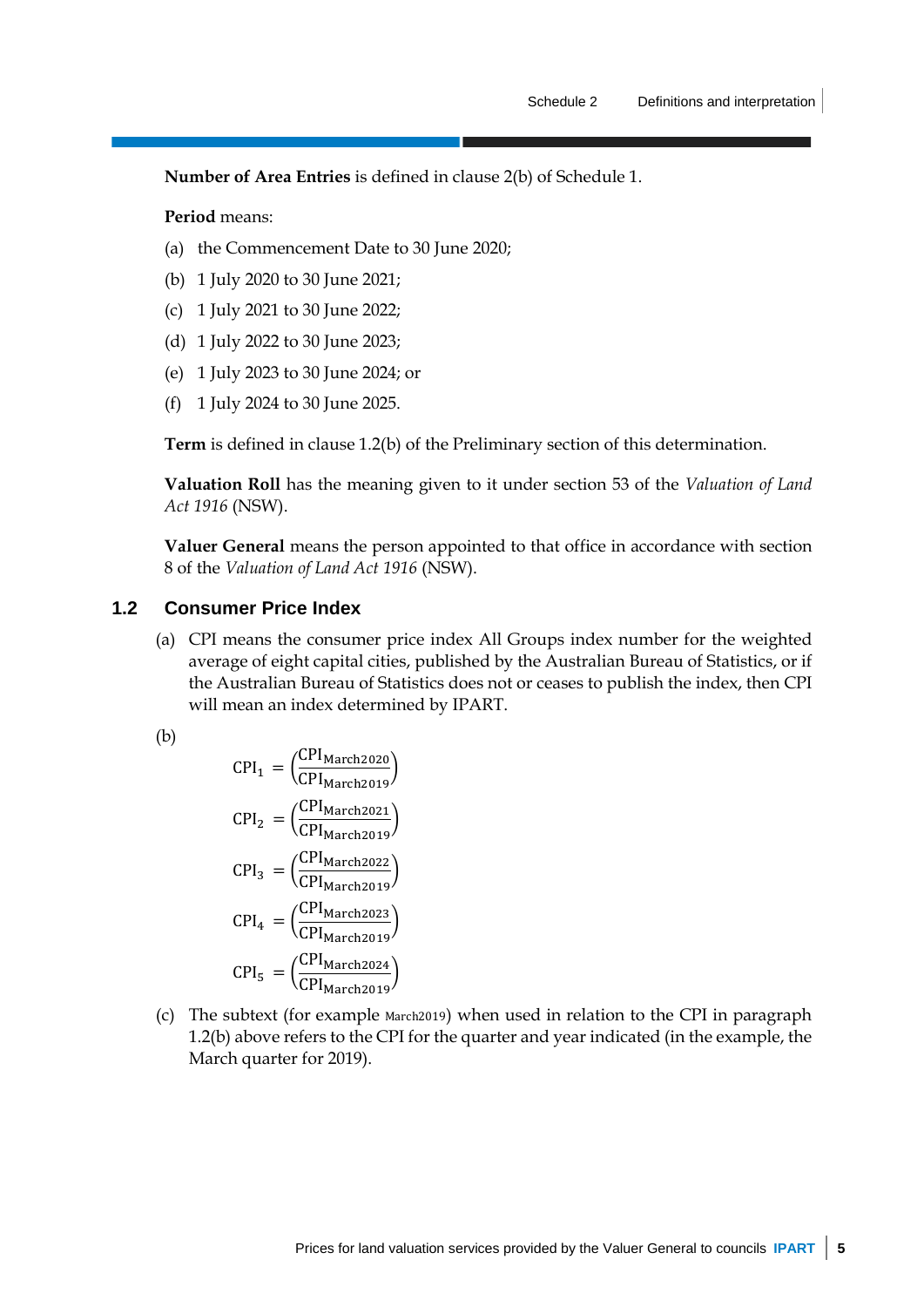### **2 Interpretation**

#### **2.1 General provisions**

In this determination:

- (a) headings are for convenience only and do not affect the interpretation of this determination;
- (b) a reference to a schedule, clause or table is a reference to a schedule to, clause of or table in, this determination unless otherwise indicated;
- (c) a construction that would promote the purpose or object expressly or impliedly underlying the IPART Act is to be preferred to a construction that would not promote that purpose or object;
- (d) words importing the singular include the plural and vice versa;
- (e) a reference to a law or statute includes regulations, rules, codes and other instruments (including licences) under it and consolidations, amendments, reenactments or replacements of them or of the law or statute itself;
- (f) where a word is defined, other grammatical forms of that word have a corresponding meaning;
- (g) a reference to a day is to a calendar day;
- (h) a reference to a financial year is a reference to a period of 12 months beginning on 1 July and ending on the following 30 June;
- (i) a reference to a person includes a reference to the person's executors, administrators, successors, substitutes (including, but not limited to persons taking by novation), replacements and assigns; and
- (j) a reference to a body, whether statutory or not:
	- (1) which ceases to exist; or
	- (2) whose powers or functions are transferred to another body,

is a reference to the body which replaces it or which substantially succeeds to its powers or functions.

#### **2.2 Area amalgamations and boundary changes during the Term do not affect application of this determination**

Where the boundary of a local government area is altered during the Term of this determination (including by an amalgamation under Division 2A of Part 1 of Chapter 9 of the *Local Government Act 1993* (NSW)), that modification has no effect on the categorisation of any Area under Schedule 3 of this determination.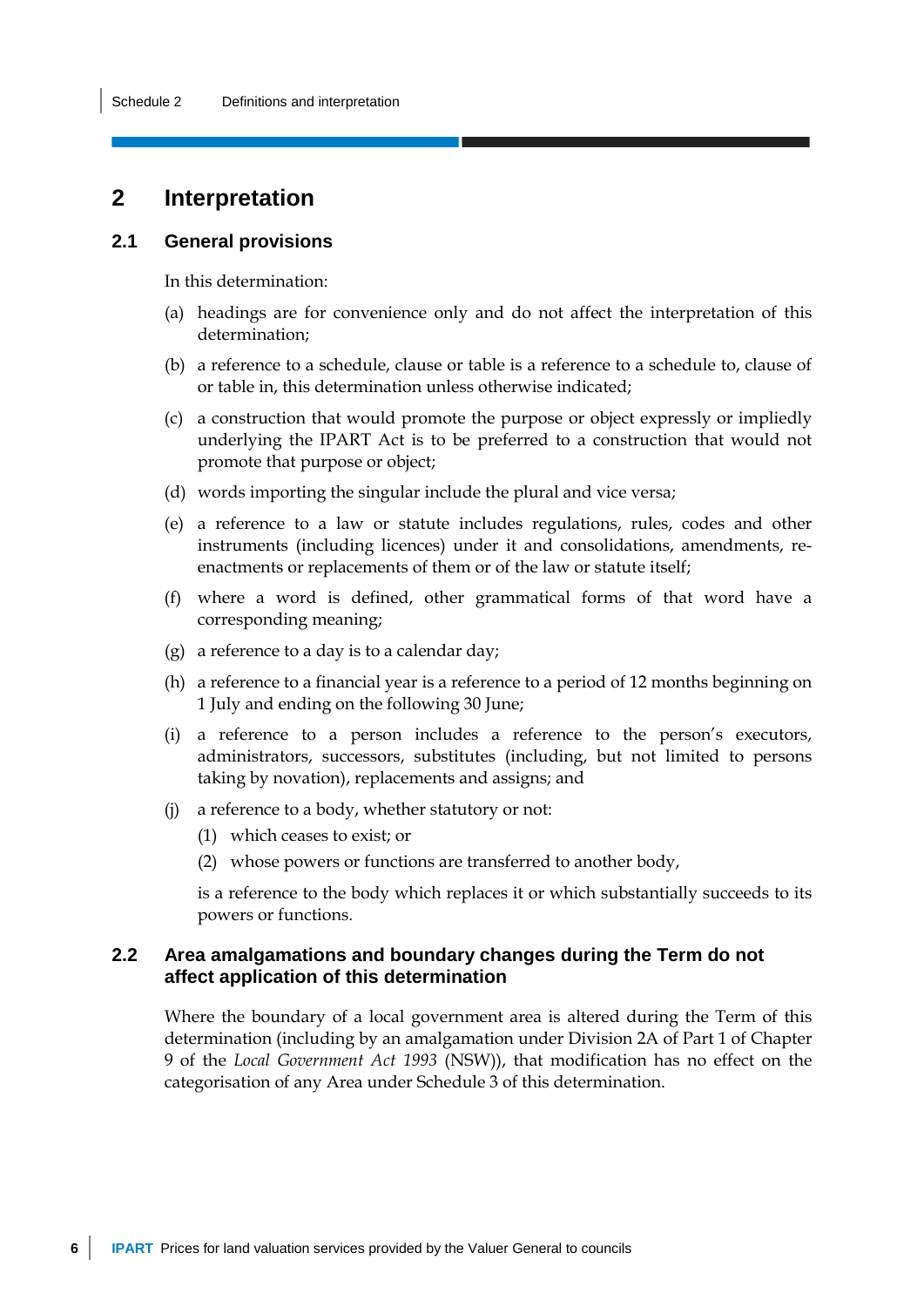[**For example:** if an Area was categorised as part of the Country Zone under Schedule 3 as at the Commencement Date, and is amalgamated with an Area, or part of an Area, that is part of the Coastal Zone during the Term of this determination, the Area that was categorised under Schedule 3 as:

- (a) a part of the Country Zone prior to the amalgamation will, for the purpose of applying this determination, continue to be treated as part of the Country Zone; and
- (b) a part of the Coastal Zone prior to the amalgamation will, for the purpose of applying this determination, continue to be treated as a part of the Coastal Zone.]

#### **2.3 Explanatory notes, examples and clarification notices**

- (a) Explanatory notes and examples do not form part of this determination, but in the case of uncertainty may be relied on for interpretation purposes.
- (b) IPART may publish a clarification notice in the NSW Government Gazette to correct any manifest error in this determination. Such a clarification notice is taken to form part of this determination.

#### **2.4 Maximum prices exclusive of GST**

Maximum prices set out in this determination do not include GST.

For the avoidance of doubt, where GST is lawfully applied to maximum prices set out in this determination, the resulting GST inclusive price is consistent with this determination.

#### **2.5 Rounding Rule**

- (a) Any maximum price calculated in accordance with this determination is to be rounded to the nearest whole cent.
- (b) For the purposes of rounding a maximum price under clause 2.5(a), any amount that is a multiple of 0.5 cents (but not a multiple of 1 cent), is to be rounded up to the nearest whole cent.
- (c) The CPI multipliers calculated under clause 1.2 are to be rounded to three decimal places before adjusting a maximum price for inflation.
- (d) For the purposes of rounding the CPI multipliers under clause 2.5(c), any amount that is a multiple of 0.0005 (but not a multiple of 0.001) is to be rounded up to three decimal places.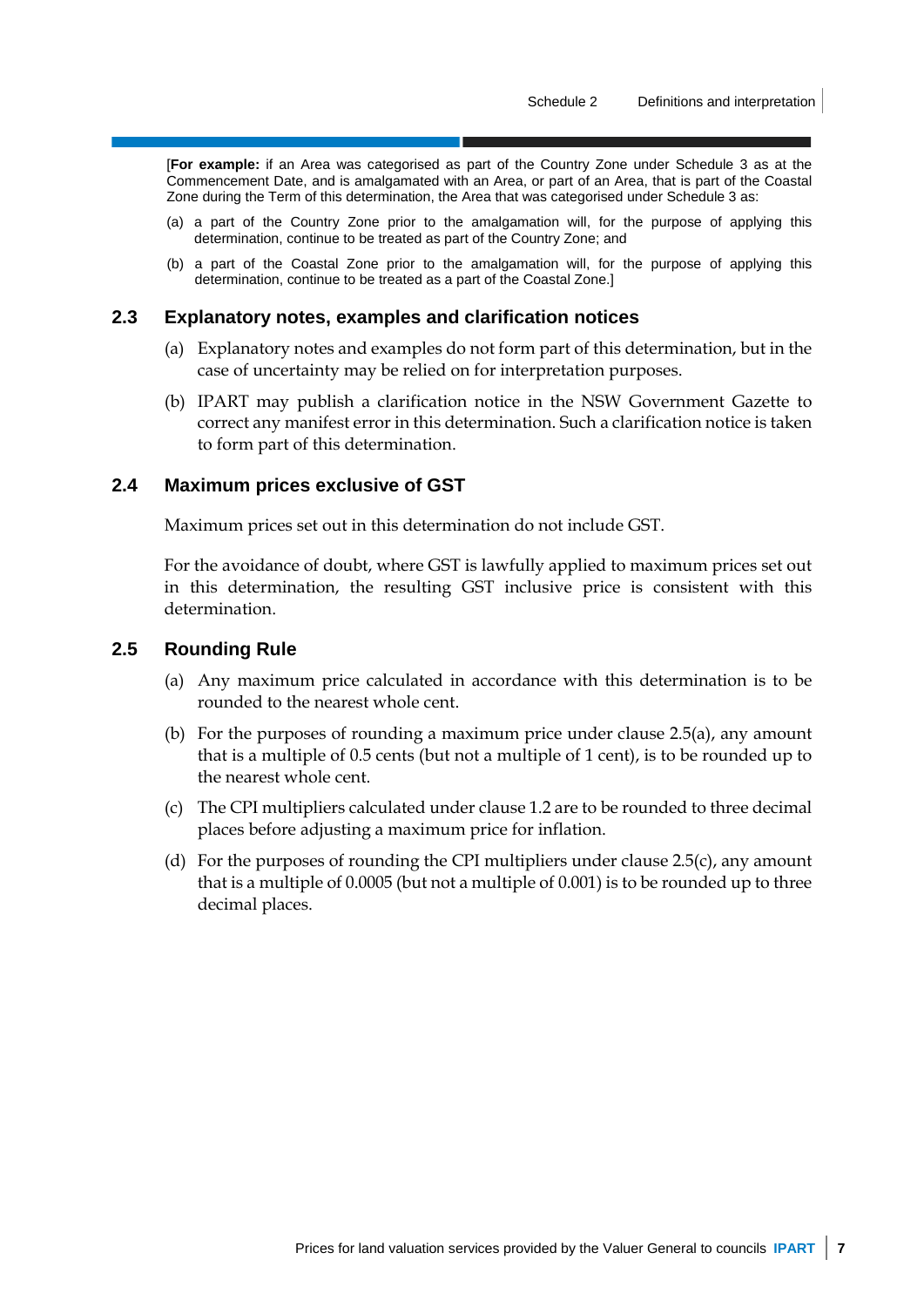## Schedule 3 Categorisation of Areas

## Table 3.1 – Coastal Zone

| Area                    |
|-------------------------|
| <b>Ballina</b>          |
| Bega Valley             |
| Bellingen               |
| Byron                   |
| <b>Central Coast</b>    |
| <b>Clarence Valley</b>  |
| Coffs Harbour           |
| Eurobodalla             |
| Kempsey                 |
| Kiama                   |
| Kyogle                  |
| Lake Macquarie          |
| Lismore                 |
| Mid-Coast               |
| Nambucca                |
| Newcastle               |
| Port Macquarie-Hastings |
| Port Stephens           |
| <b>Richmond Valley</b>  |
| Shellharbour            |
| Shoalhaven              |
| Tweed                   |
| Wingecarribee           |
| Wollondilly             |
| Wollongong              |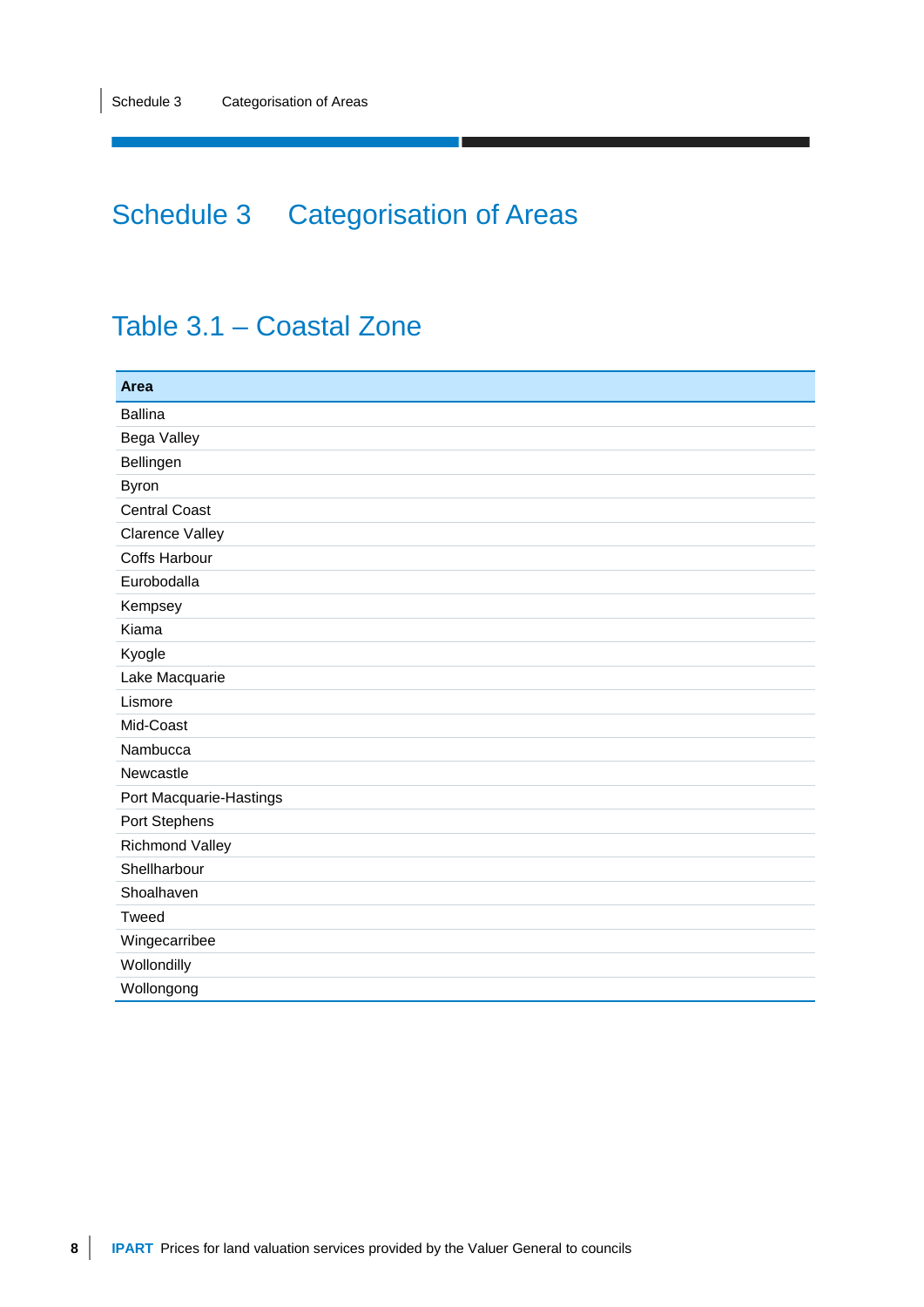## Table 3.2 – Country Zone

| Area                          |
|-------------------------------|
| Albury                        |
| Armidale Regional             |
| Balranald                     |
| <b>Bathurst Regional</b>      |
| Berrigan                      |
| <b>Bland</b>                  |
| Blayney                       |
| Bogan                         |
| <b>Bourke</b>                 |
| <b>Brewarrina</b>             |
| <b>Broken Hill</b>            |
| Cabonne                       |
| Carrathool                    |
| <b>Central Darling</b>        |
| Cessnock                      |
| Cobar                         |
| Coolamon                      |
| Coonamble                     |
| Cootamundra-Gundagai Regional |
| Cowra                         |
| Dubbo Regional                |
| Dungog                        |
| <b>Edward River</b>           |
| Federation                    |
| Forbes                        |
| Gilgandra                     |
| Glen Innes Severn             |
| Goulburn Mulwaree             |
| <b>Greater Hume</b>           |
| Griffith                      |
| Gunnedah                      |
| Gwydir                        |
| Hay                           |
| Hilltops                      |
| Inverell                      |
| Junee                         |
| Lachlan                       |
| Leeton                        |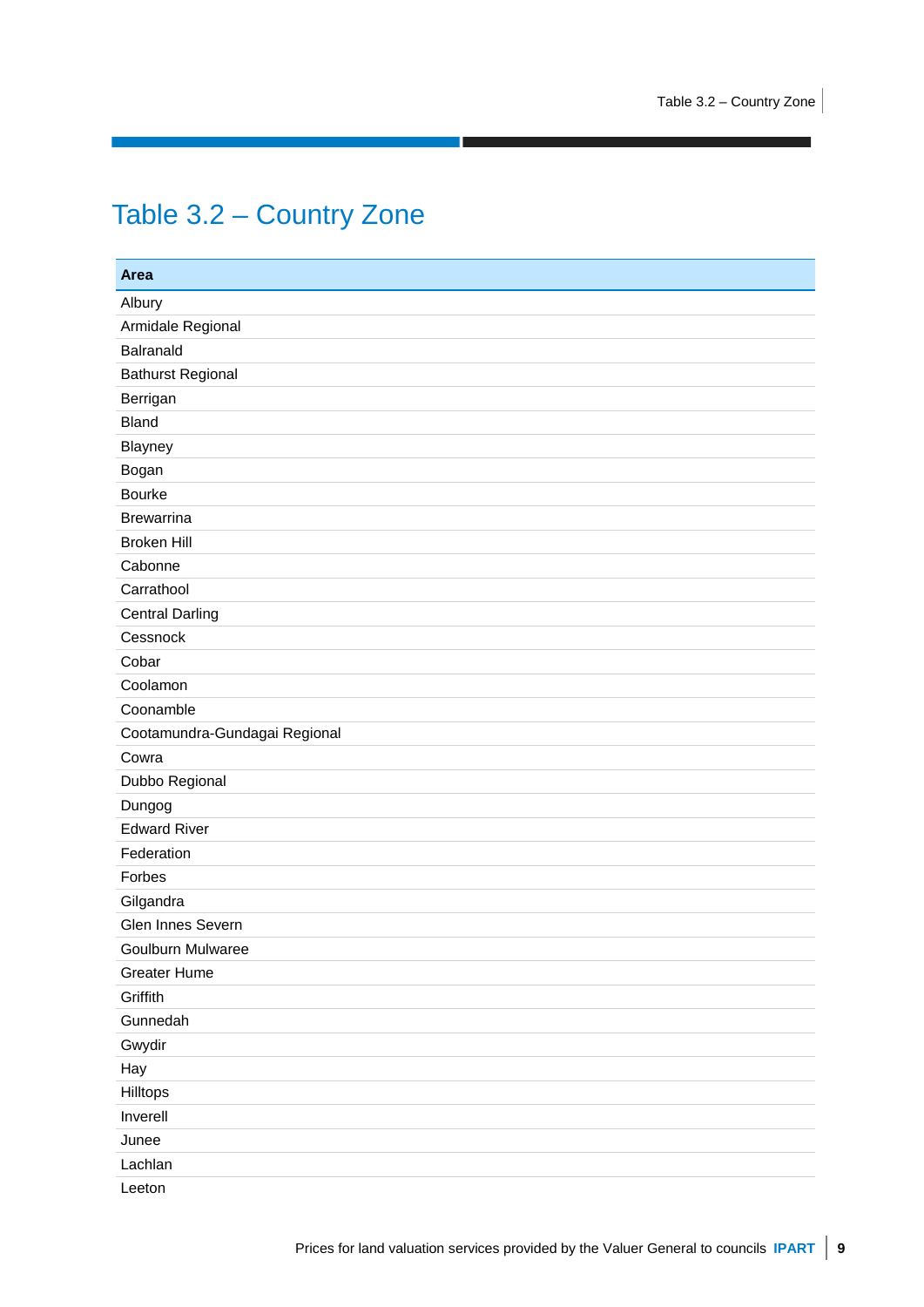| Area                         |
|------------------------------|
| Lithgow                      |
| Liverpool Plains             |
| Lockhart                     |
| Maitland                     |
| Mid-Western Regional         |
| Moree Plains                 |
| Murray River                 |
| Murrumbidgee                 |
| Muswellbrook                 |
| Narrabri                     |
| Narrandera                   |
| Narromine                    |
| Oberon                       |
| Orange                       |
| Parkes                       |
| Queanbeyan-Palerang Regional |
| Singleton                    |
| Snowy Monaro Regional        |
| Snowy Valleys                |
| Tamworth Regional            |
| Temora                       |
| Tenterfield                  |
| <b>Upper Hunter</b>          |
| Upper Lachlan                |
| Uralla                       |
| Wagga Wagga                  |
| Walcha                       |
| Walgett                      |
| Warren                       |
| Warrumbungle                 |
| Weddin                       |
| Wentworth                    |
| <b>Yass Valley</b>           |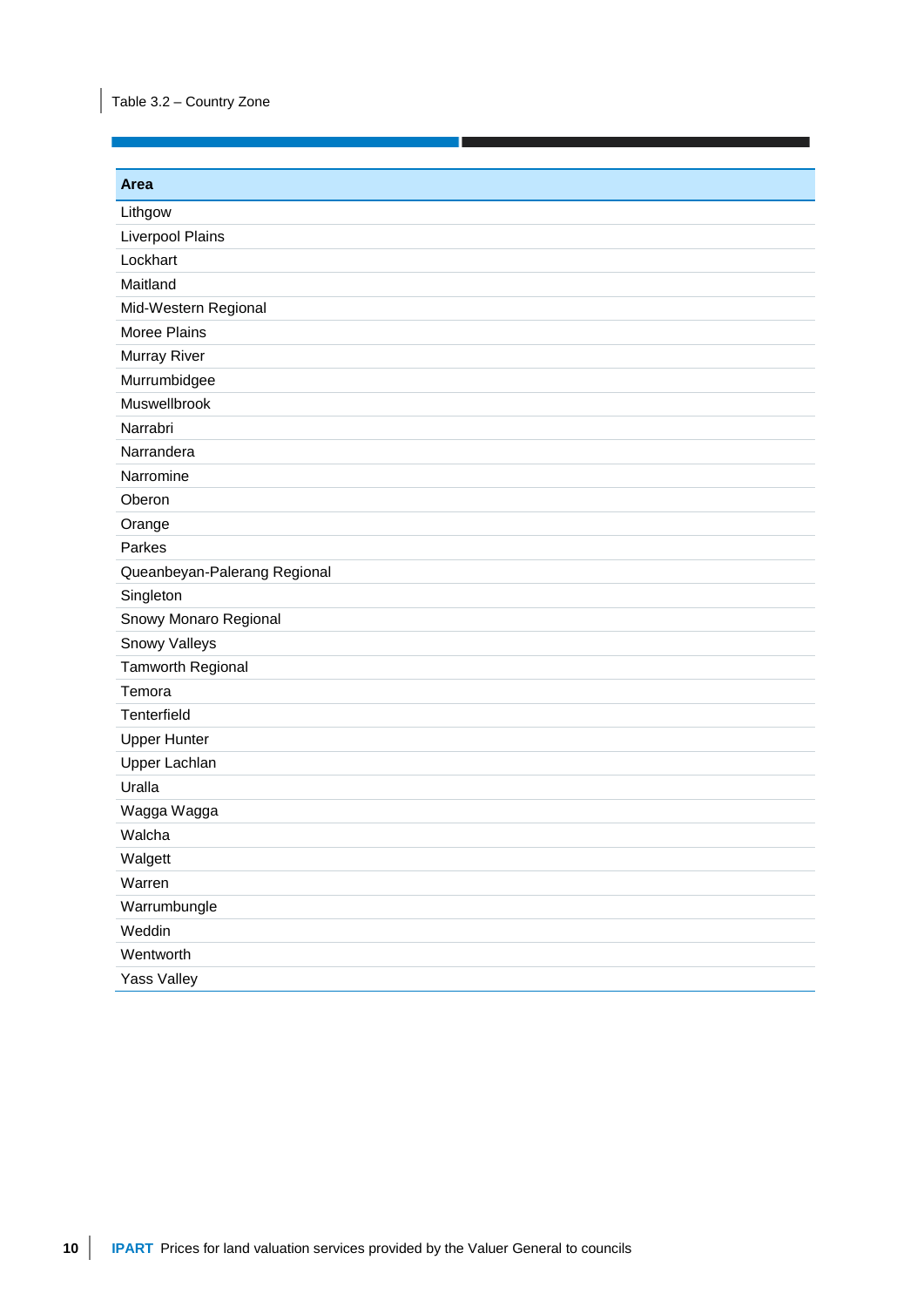## Table 3.3 – Metropolitan Zone

| <b>Area</b>           |
|-----------------------|
| Bayside               |
| Blacktown             |
| <b>Blue Mountains</b> |
| Burwood               |
| Camden                |
| Campbelltown          |
| Canada Bay            |
| Canterbury-Bankstown  |
| City of Parramatta    |
| Cumberland            |
| Fairfield             |
| Georges River         |
| Hawkesbury            |
| Hornsby               |
| <b>Hunters Hill</b>   |
| Inner West            |
| Ku-ring-gai           |
| Lane Cove             |
| Liverpool             |
| Mosman                |
| North Sydney          |
| Northern Beaches      |
| Penrith               |
| Randwick              |
| Ryde                  |
| Strathfield           |
| Sutherland            |
| The Hills Shire       |
| Waverley              |
| Willoughby            |
| Woollahra             |